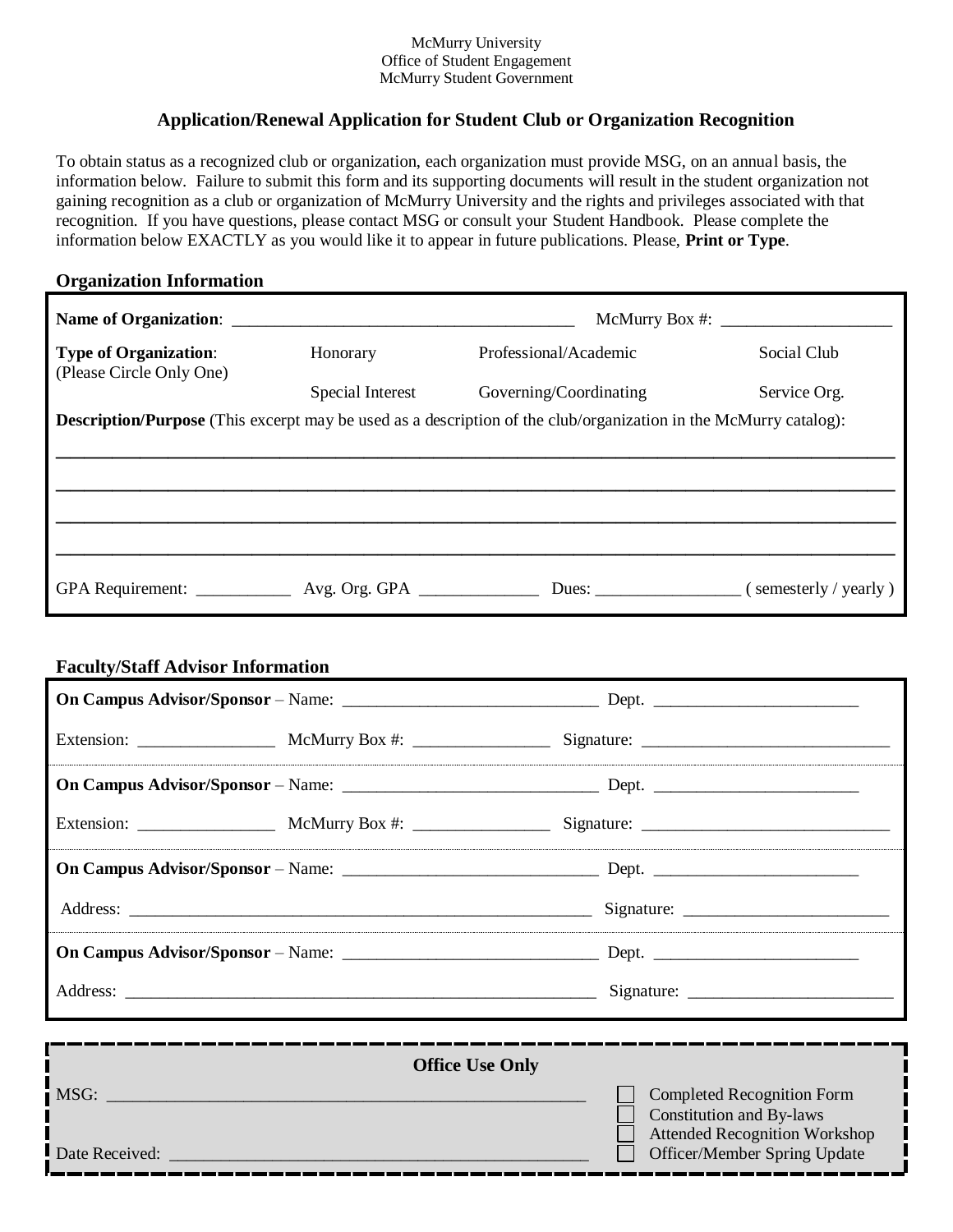# Member Roster (for data integrity and retention research purposes)

| Name | Semester/Year Inducted Name |        | Semester/Year Inducted   |
|------|-----------------------------|--------|--------------------------|
|      |                             |        |                          |
|      |                             |        |                          |
|      |                             |        |                          |
|      |                             | - 11   |                          |
|      |                             |        |                          |
|      | $\overline{a}$<br>÷.        | $\sim$ |                          |
|      |                             | ٠.     |                          |
|      |                             |        |                          |
|      |                             |        |                          |
|      |                             | ٠.     |                          |
|      | - -                         | — —    | <u>. на п</u>            |
|      |                             |        |                          |
|      |                             |        |                          |
|      |                             |        |                          |
|      |                             |        |                          |
|      |                             | - 1    |                          |
|      |                             |        |                          |
|      | - -                         |        | $\sim$                   |
|      |                             |        |                          |
|      |                             |        |                          |
|      |                             |        |                          |
|      |                             |        |                          |
|      |                             |        |                          |
|      |                             |        | -                        |
|      |                             |        |                          |
|      |                             |        | $\overline{\phantom{0}}$ |
|      |                             | - -    |                          |
|      | - -                         | - -    |                          |
|      |                             |        |                          |
|      |                             |        |                          |
|      |                             |        |                          |
|      |                             |        |                          |
|      |                             |        |                          |
|      |                             |        |                          |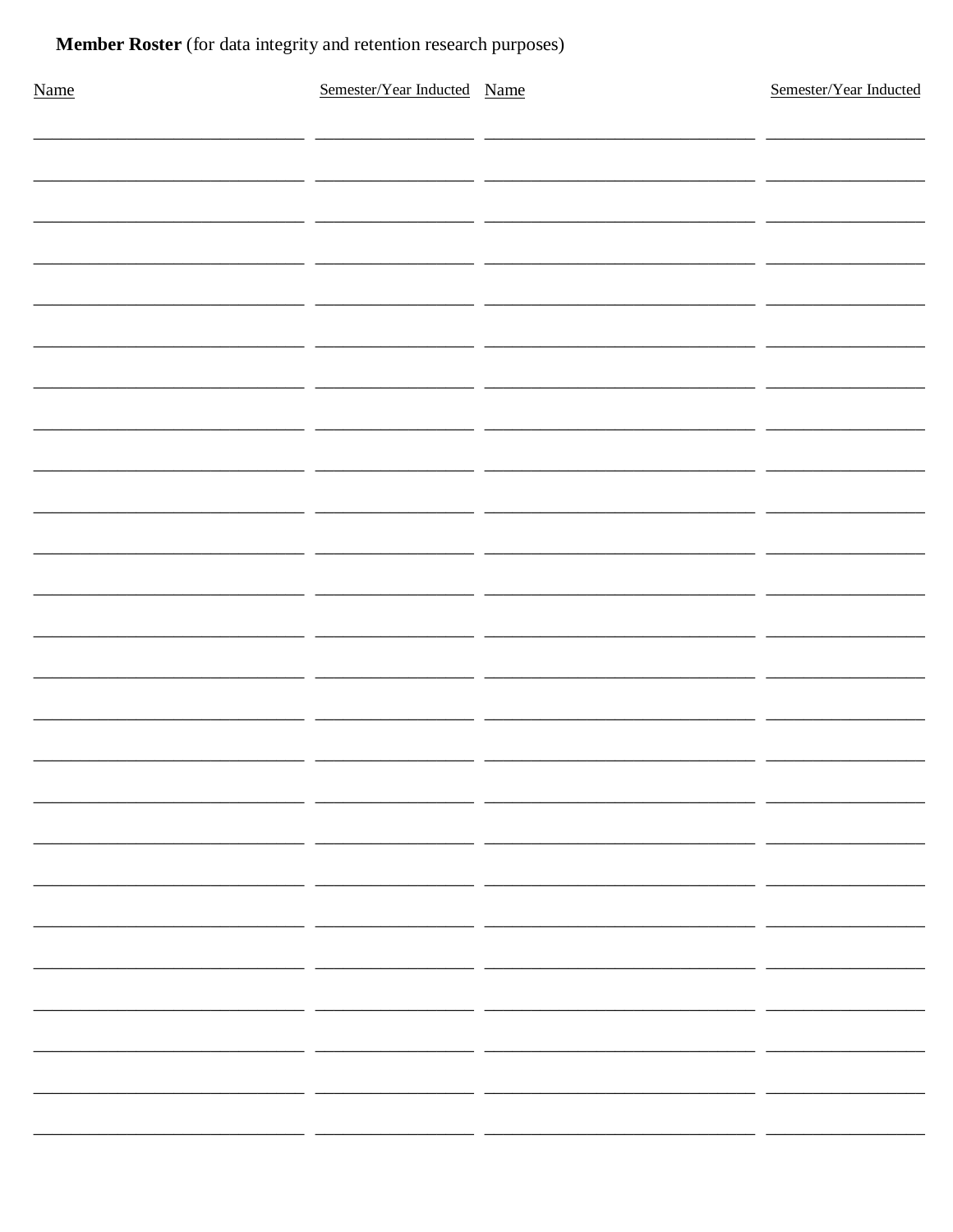### **Student Run Accounts**

All official associated student-run accounts (i.e. student government, student orientation team, CAB, MSF, Religious and Spiritual Life) must grant an administrative role to the Digital Marketing Specialist. All other student-run clubs and organizations (including, but not limited to social clubs and other organizations on campus) must have their staff advisor sign a Social Media Advisor Agreement , in which the staff member agrees to act as an 'advisor' or supervisor of the organization's social media account(s) and must monitor all content to ensure quality and accuracy. To complete this agreement, please review the Student Organization Recognition Form here. All active clubs and organizations on campus are responsible for filling out the Social Media Contact Section of the Student Organization Recognition Form so that in the event of an emergency, campus staff have access to account managers. The contact form must be updated each fall semester.

All club and organizations on campus that are not directly monitored by the Digital Marketing Specialist must have the following disclaimer displayed on their page in one of the following manners: in the biography or "about" section of their platform, as a pinned post, or posted as an image once an academic year. For questions regarding the disclaimer, please reach out to the Digital Marketing Specialist (x4605).

Please include the following post on all social media accounts:

*All views expressed and posts are our own, and do not represent the views of McMurry University.*

### **Social Media Handles**

| Twitter: |                                                                                                                                                                                                                                                                                                                                                                                                              |
|----------|--------------------------------------------------------------------------------------------------------------------------------------------------------------------------------------------------------------------------------------------------------------------------------------------------------------------------------------------------------------------------------------------------------------|
|          |                                                                                                                                                                                                                                                                                                                                                                                                              |
|          |                                                                                                                                                                                                                                                                                                                                                                                                              |
|          |                                                                                                                                                                                                                                                                                                                                                                                                              |
|          |                                                                                                                                                                                                                                                                                                                                                                                                              |
|          |                                                                                                                                                                                                                                                                                                                                                                                                              |
|          |                                                                                                                                                                                                                                                                                                                                                                                                              |
|          |                                                                                                                                                                                                                                                                                                                                                                                                              |
|          |                                                                                                                                                                                                                                                                                                                                                                                                              |
|          |                                                                                                                                                                                                                                                                                                                                                                                                              |
|          |                                                                                                                                                                                                                                                                                                                                                                                                              |
|          | Phone: $\frac{1}{\sqrt{1-\frac{1}{2}}\sqrt{1-\frac{1}{2}}\sqrt{1-\frac{1}{2}}\sqrt{1-\frac{1}{2}}\sqrt{1-\frac{1}{2}}\sqrt{1-\frac{1}{2}}\sqrt{1-\frac{1}{2}}\sqrt{1-\frac{1}{2}}\sqrt{1-\frac{1}{2}}\sqrt{1-\frac{1}{2}}\sqrt{1-\frac{1}{2}}\sqrt{1-\frac{1}{2}}\sqrt{1-\frac{1}{2}}\sqrt{1-\frac{1}{2}}\sqrt{1-\frac{1}{2}}\sqrt{1-\frac{1}{2}}\sqrt{1-\frac{1}{2}}\sqrt{1-\frac{1}{2}}\sqrt{1-\frac{1}{2$ |

# **Social Media Advisor Agreement**

The undersigned certifies that the Faculty/Staff Advisor agrees to oversee the organization's social media account(s) and occasionally monitor content to ensure quality and accuracy. The Faculty/Staff Advisor should help monitor the overall tone of all posts and ensure that McMurry University is not reflected in a negative light. In the event that the Faculty/Advisor deems a post or any content inappropriate, he/she should mentor the account managers by helping them edit the post and teach them how to avoid the mistake again in the future. Any questions or concerns about social media and the role Faculty/Staff Advisors have in it may be directed to the Digital Marketing Specialist at x4605.

**Advisor**– Name: \_\_\_\_\_\_\_\_\_\_\_\_\_\_\_\_\_\_\_\_\_\_\_\_\_\_ Extension. \_\_\_\_\_\_\_\_\_\_\_\_\_ Signature: \_\_\_\_\_\_\_\_\_\_\_\_\_\_\_\_\_\_\_\_\_\_\_